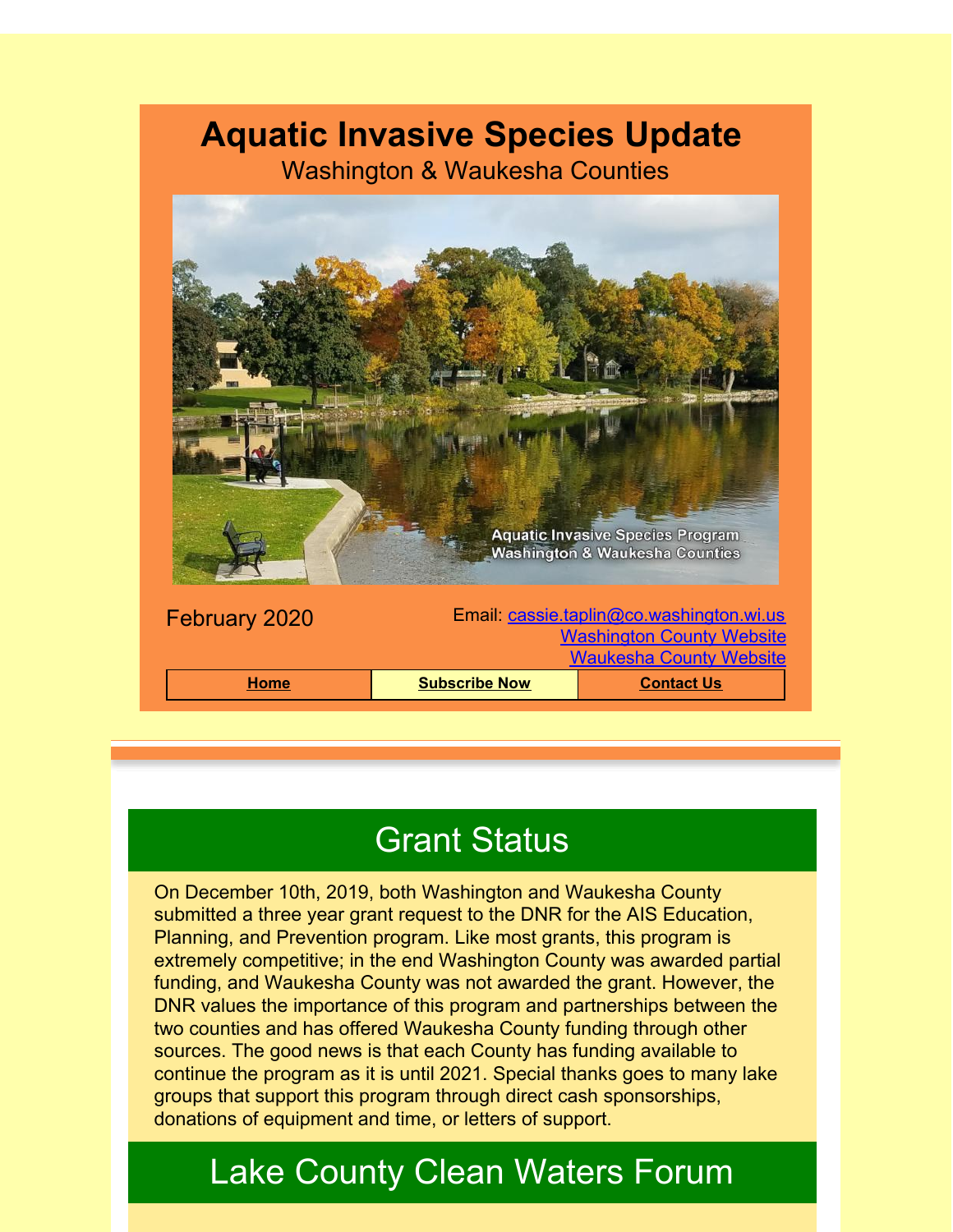On January 16th, the AIS Coordinator presented at a public forum hosted by Lake Country Clean Waters at the Oconomowoc Community Center. The theme of the meeting was enforcement, so her presentation provided an introduction to Chapter NR40 (the Invasive Species Rule) of the Wisconsin Administrative code, in addition to discussing the AIS cleaning stations installed throughout the Counties. Also in attendance was a local conservation warden, Andrew Starch, and Bob Wakeman (Statewide AIS Coordinator for the DNR) to answer specific questions regarding the enforcement of AIS regulations. Approximately 40 people attended the first LCCW meeting of the year, a great turnout!



#### Milwaukee Boat Show

The AIS Coordinator worked with the Wisconsin Sea Grant to host the "Stop Aquatic Hitchhikers" booth at this year's Milwaukee Boat Show at the Wisconsin State Park Exposition Center from January 17th-26th. This was an excellent opportunity to reach a large audience and spread awareness about AIS. The AIS Coordinator had many discussions with local lake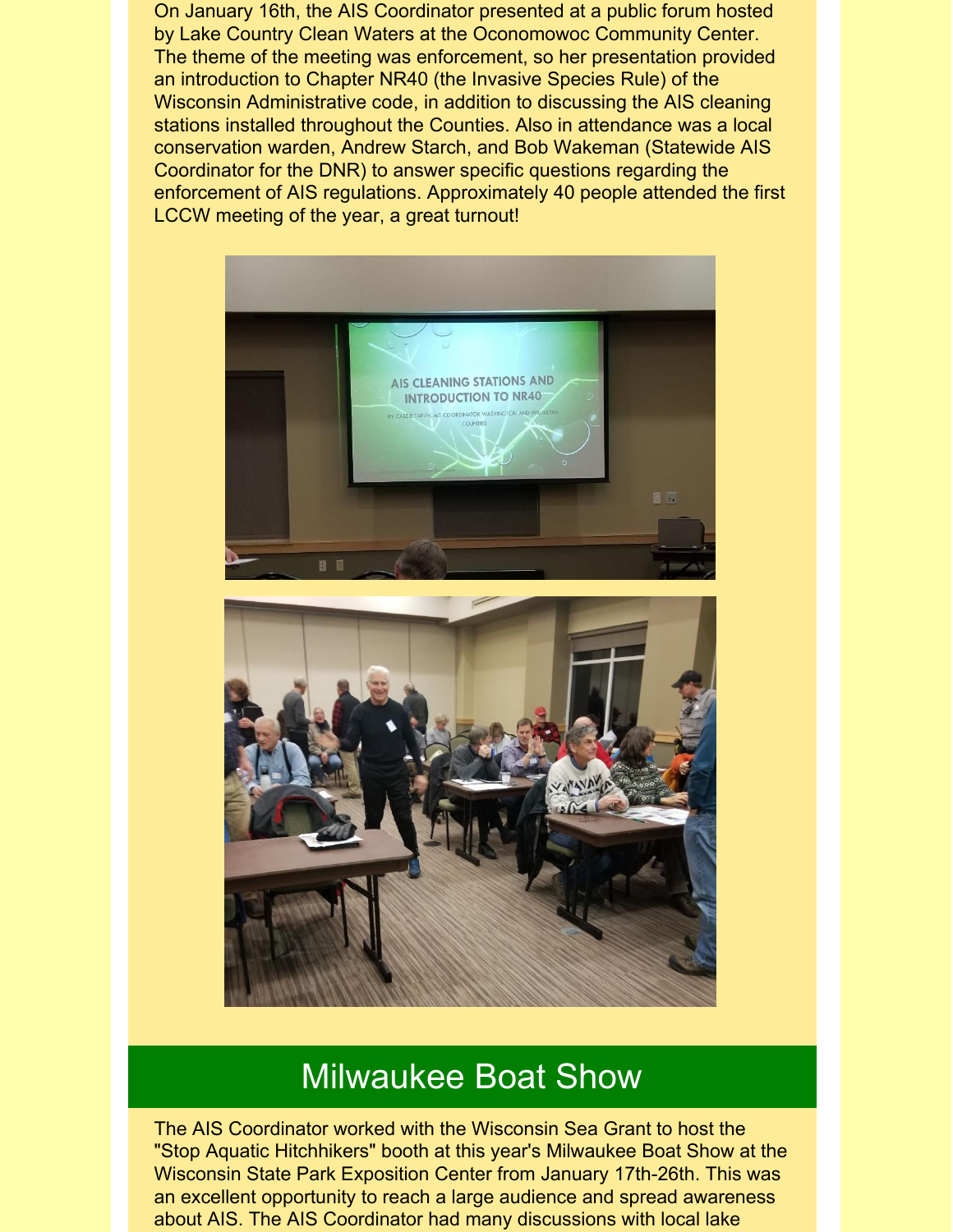residents from both Washington and Waukesha Counties, in addition to hundreds of other attendees from throughout the State.



Molly Bodde (Wisconsin Sea Grant) staffing the "Stop Aquatic Hitchhikers" booth

### Outreach to Lake Groups

A key role of the AIS Coordinator's position is conducting outreach and giving presentations to lake groups on various topics such as Clean Boats, Clean Waters, survey work completed on a lake, or a specific species such as starry stonewort. So far in February, the AIS Coordinator has given presentations to the Pike Lake Sportsman Club and the Bark Lake Advancement Association in Washington County. The Pike Lake Sportsman Club will be having an ice fishing tournament on February 15th; the AIS Coordinator wanted to remind them that even in the winter time AIS can be moved around, and that they should continue taking preventative measures such as cleaning and drying all equipment and following bait laws. The Bark Lake Advancement Association received their first Clean Boats, Clean Waters grant this year and will be entering an intergovernmental agreement with the County to hire a part-time intern to conduct boat inspections this summer. Congratulations on receiving your first Clean Boats, Clean Waters grant Bark Lake!

If you would like the AIS Coordinator to come and speak with your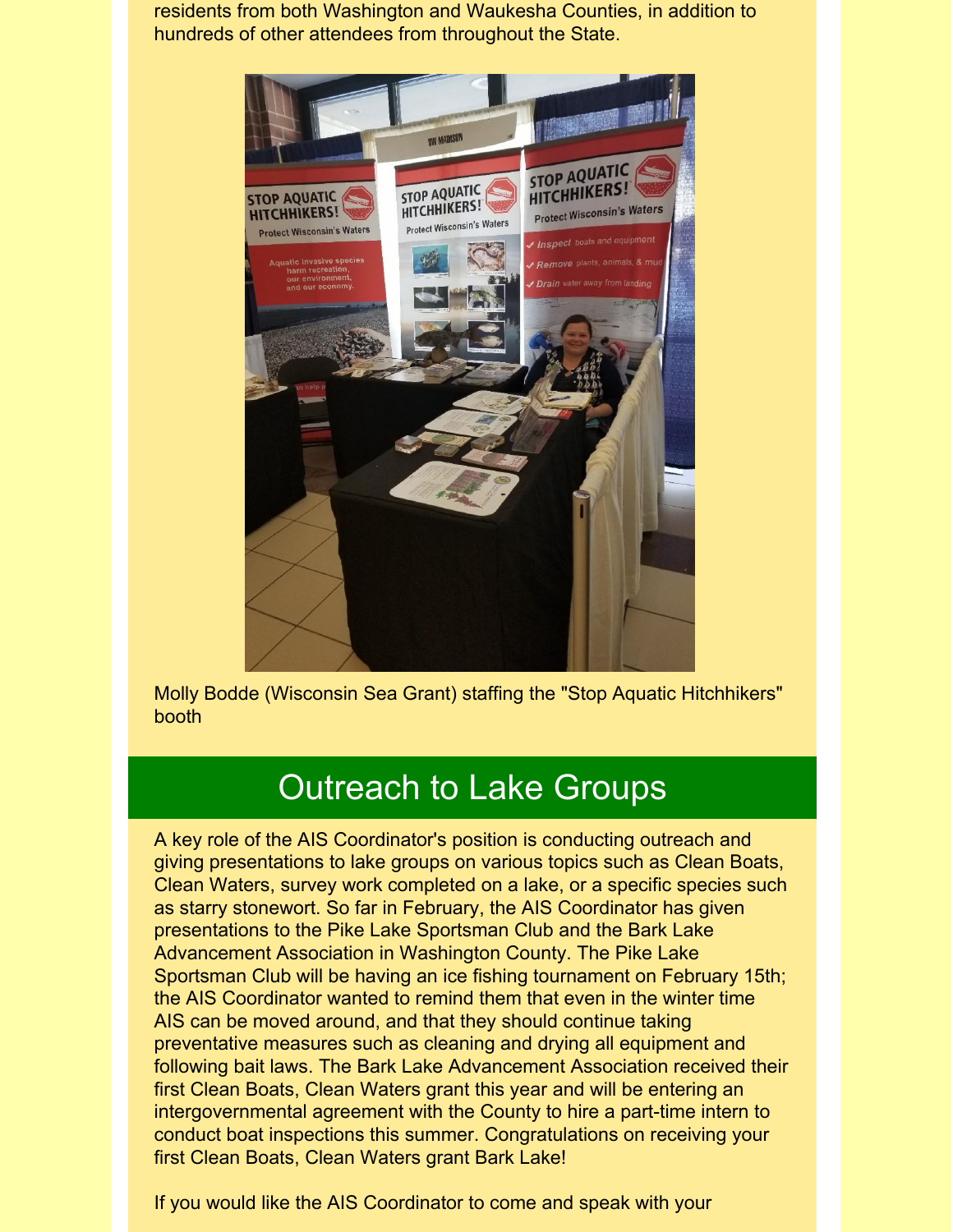organization, you can email her at [cassie.taplin@co.washington.wi.us](mailto:cassie.taplin@co.washington.wi.us)

### River of the Month - East Branch of the Rock **River**

The East Branch of the Rock River can be accessed by both motorized boat and carry-in accesses within the Theresa Marsh Wildlife Area, a DNRmanaged property in northwestern Washington County. The Theresa Marsh is 5,860-acres and includes sections of the Rock River, wetlands, ponds, and multiple recreation opportunities such as birding, fishing, hiking, and hunting (click [here](https://dnr.wi.gov/topic/lands/WildlifeAreas/theresa.html?utm_source=Aquatic+Invasive+Species+February+2020&utm_campaign=AIS+January+2018+Update&utm_medium=email) to view more information). The East Branch of the Rock River is a shallow river with low visibility, but motorized boats are allowed in some sections.

**AIS Present:** Chinese mystery snails, Eurasian/Hybrid Milfoil, Curly leaf pondweed



East Branch of the Rock River (Photo credit DNR)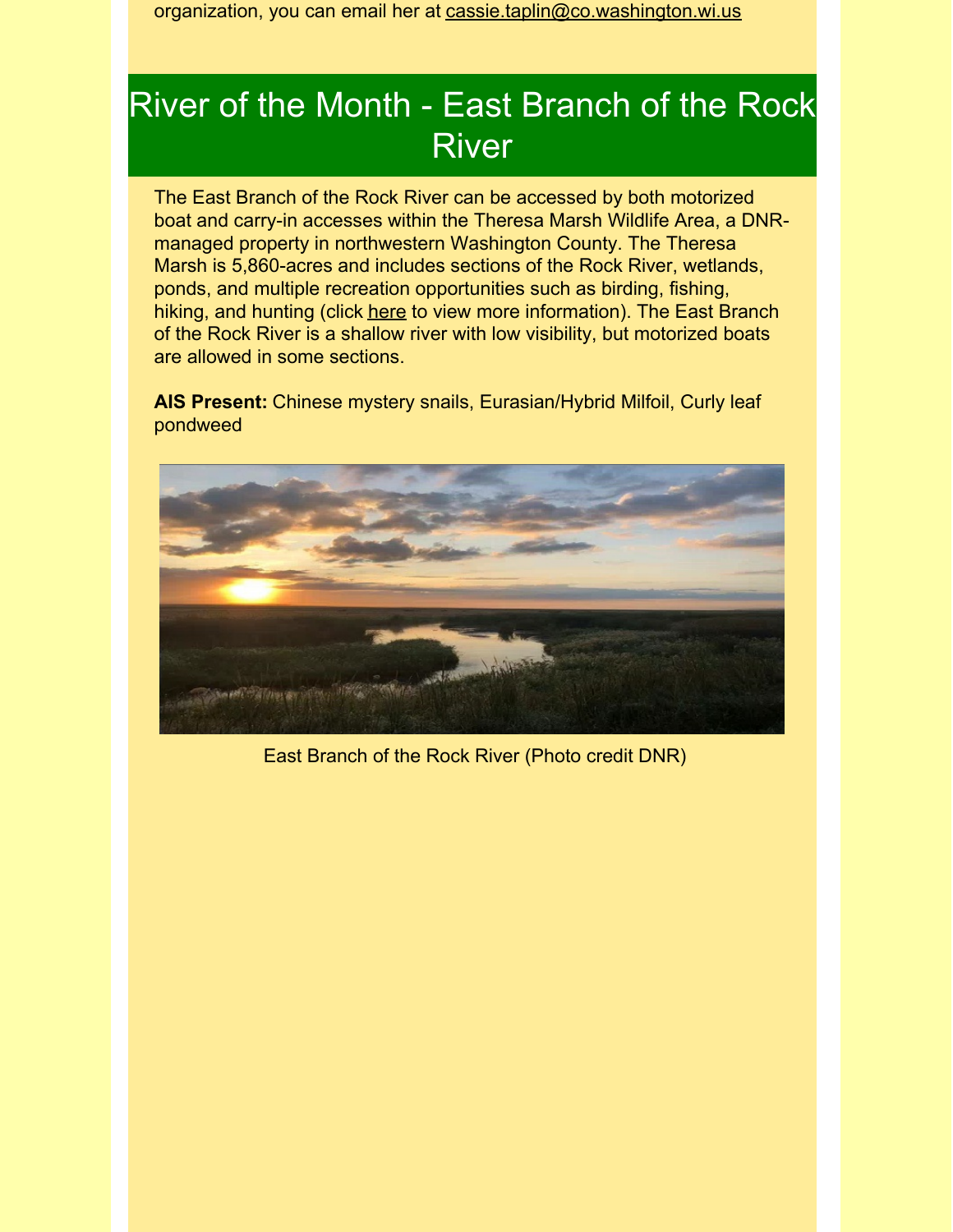

To subscribe to this*Waukesha County Aquatic Invasive Species Update Newsletter* by clicking the image below or[here](http://visitor.r20.constantcontact.com/d.jsp?llr=kfohqmcab&p=oi&m=1102078785706&sit=mdwsaogdb&f=72c567dd-ea1f-46d9-a3b3-0487646a78a3)!



*The Aquatic Invasive Species Program is a cooperative effort between Washington & Waukesha Counties, supported by grant funds from Wisconsin Department of Natural Resources and a number of generous local lake groups working to control the spread of AIS. Thank you for your support!*